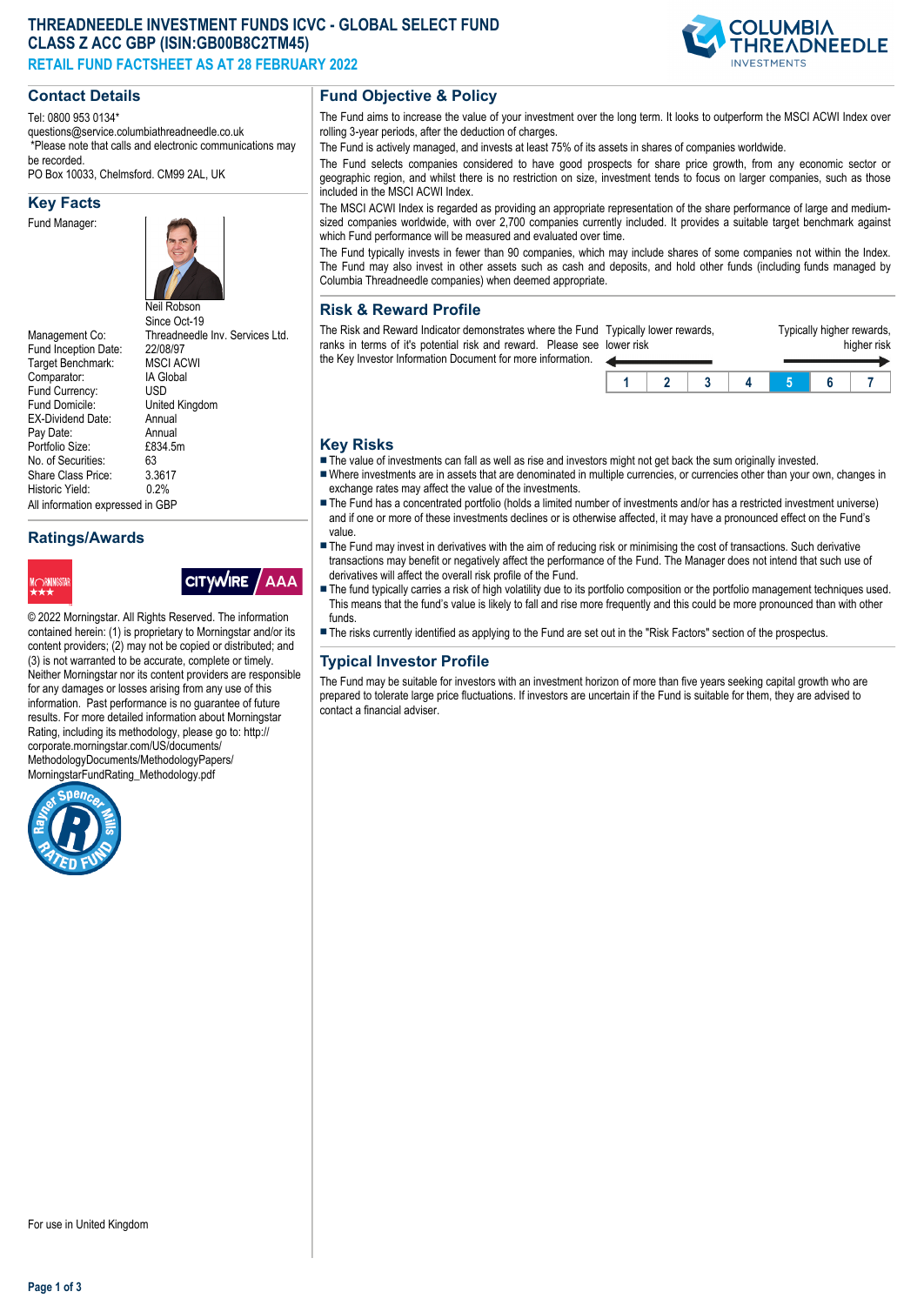# **Holdings & Asset Allocation**

**Top 10 Holdings (%)**

| <b>TOD 10 HOIGINGS (%)</b>                   |        |
|----------------------------------------------|--------|
| <b>Security Name</b>                         | Weight |
| <b>Microsoft Corporation</b>                 | 6.2    |
| Alphabet Inc.                                | 5.6    |
| Amazon.com, Inc.                             | 5.1    |
| Taiwan Semiconductor Manufacturing Co., Ltd. | 3.0    |
| Mastercard Incorporated Class A              | 3.0    |
| Samsung Electronics Co., Ltd.                | 2.8    |
| T-Mobile US, Inc.                            | 2.2    |
| Adobe Inc.                                   | 2.1    |
| JPMorgan Chase & Co.                         | 2.0    |
| Schneider Electric SE                        | 1.9    |
| <b>Total</b>                                 | 33.9   |

| <b>Weightings (%)</b>         |             |              |             |  |  |  |  |  |  |  |  |
|-------------------------------|-------------|--------------|-------------|--|--|--|--|--|--|--|--|
| <b>Sector</b>                 | <b>Fund</b> | <b>Index</b> | <b>Diff</b> |  |  |  |  |  |  |  |  |
| Information Technology        | 30.9        | 22.3         | 8.5         |  |  |  |  |  |  |  |  |
| <b>Health Care</b>            | 12.1        | 11.6         | 0.5         |  |  |  |  |  |  |  |  |
| <b>Communication Services</b> | 11.8        | 8.3          | 3.5         |  |  |  |  |  |  |  |  |
| <b>Consumer Discretionary</b> | 10.8        | 11.7         | $-0.9$      |  |  |  |  |  |  |  |  |
| Industrials                   | 10.5        | 9.6          | 0.9         |  |  |  |  |  |  |  |  |
| Financials                    | 8.6         | 14.8         | $-6.2$      |  |  |  |  |  |  |  |  |
| <b>Materials</b>              | 4.1         | 5.0          | $-0.8$      |  |  |  |  |  |  |  |  |
| Utilities                     | 3.8         | 2.8          | 1.0         |  |  |  |  |  |  |  |  |
| <b>Consumer Staples</b>       | 3.0         | 7.1          | $-4.1$      |  |  |  |  |  |  |  |  |
| <b>Real Estate</b>            | 1.9         | 2.6          | $-0.8$      |  |  |  |  |  |  |  |  |
| Energy                        | 1.1         | 4.2          | $-3.1$      |  |  |  |  |  |  |  |  |
| Cash Equivalents              | 1.4         | --           | 1.4         |  |  |  |  |  |  |  |  |
| Cash                          | 0.1         |              | 0.1         |  |  |  |  |  |  |  |  |

## **Performance**

**Past Performance does not predict future returns. The return of your investment may change as a result of currency fluctuations if your investment is made in a currency other than that used in the past performance calculation.** 

## **10 Years NAV (GBP)**



#### **Performance Extension**

This share class has performance data calculated prior to the inception date, 01 October 2012. This is based upon a simulated/extended track record, using the track record of Threadneedle Global Select Class 1 Accumulation Shares (GBP) (ISIN:GB0001444701), and is in accordance with Morningstar's Extended Performance Methodology paper. To find out more about this, Please visit www.morningstar.com.

# **Calendar Year Performance (GBP)**

|                           | 2021    | 2020    | 2019   | 2018    | 2017   | 2016    | 2015   | 2014    | 2013   | 2012    |
|---------------------------|---------|---------|--------|---------|--------|---------|--------|---------|--------|---------|
| Share Class (Net)         | 16.2    | 17.6    | 30.5   | $-6.0$  | 21.4   | 22.0    | 9.3    | 9.5     | 26.8   | 8.0     |
| Comparator (Net)          | 19.3    | 12.6    | 22.3   | $-4.9$  | 13.7   | 25.0    | 4.5    | 9.4     | 23.7   | 10.8    |
| <b>Comparator Ranking</b> | 287/432 | 138/403 | 21/369 | 194/336 | 34/312 | 197/290 | 51/266 | 120/241 | 58/226 | 166/208 |
| Target Benchmark (Gross)  | 20.1    | 13.2    | 22.4   | $-3.3$  | 13.8   | 29.4    | 3.8    | 11.2    | 21.    | 11.7    |

## **Annualised Performance (GBP) 12M Rolling Period (GBP)**

|                           | 1 YR    | 3 YR    | <b>5 YR</b> | <b>10 YR</b> | $\frac{03/21 - 03/22}{02/22}$ | $\frac{03/20 - 0.21}{02/21}$ | $\frac{03/19 - 03/20}{02/20}$ | $\frac{03/18 - 02}{19}$ | $\frac{03/17 - 02}{18}$ | 03/16 -<br>02/17 | $03/15 -$<br>02/16 | $03/14 -$<br>02/15 | $03/13 -$<br>02/14 | $\frac{03/12 - 02}{02/13}$ |
|---------------------------|---------|---------|-------------|--------------|-------------------------------|------------------------------|-------------------------------|-------------------------|-------------------------|------------------|--------------------|--------------------|--------------------|----------------------------|
| Share Class (Net)         | 4.6     | 13.4    | 11.6        | 12.6         | 4.6                           | 22.4                         | 13.8                          | 2.6                     | 15.6                    | 30.6             | 2.2                | 14.8               | 10.0               | 12.9                       |
| Comparator (Net)          | 9.1     | 12.3    | 9.3         | 11.2         | 9.1                           | 20.5                         |                               | 2.5                     | 8.1                     | 32.7             | $-2.0$             | 14.2               | 9.5                | 15.2                       |
| <b>Comparator Ranking</b> | 296/435 | 135/373 | 58/314      | 51/210       | 296/435                       | 168/408                      | 49/374                        | 160/343                 | 41/315                  | 188/295          | 47/271             | 105/244            | 106/227            | 148/210                    |
| Target Benchmark (Gross)  | 12.8    | 13.6    | 10.3        | 12.4         | 12.8                          | 19.6                         | 8.8                           | 3.3                     |                         | 37.5             | $-2.2$             | 17.2               | 7.6                | 15.7                       |

Source Morningstar UK Limited © 2022 as at 28/02/22. Based on the bid-to-bid and assuming income is reinvested including ongoing charges excluding entry and exit charges. Index returns include capital gains and assume reinvestment of any income. The index does not include fees or charges and you cannot invest directly in it. The Investment Association (IA) is the trade body representing the UK investment management industry.

Annualised performance measures how much an investment has grown on average each year.12 month Rolling Period shows annualised average returns for the periods stated.